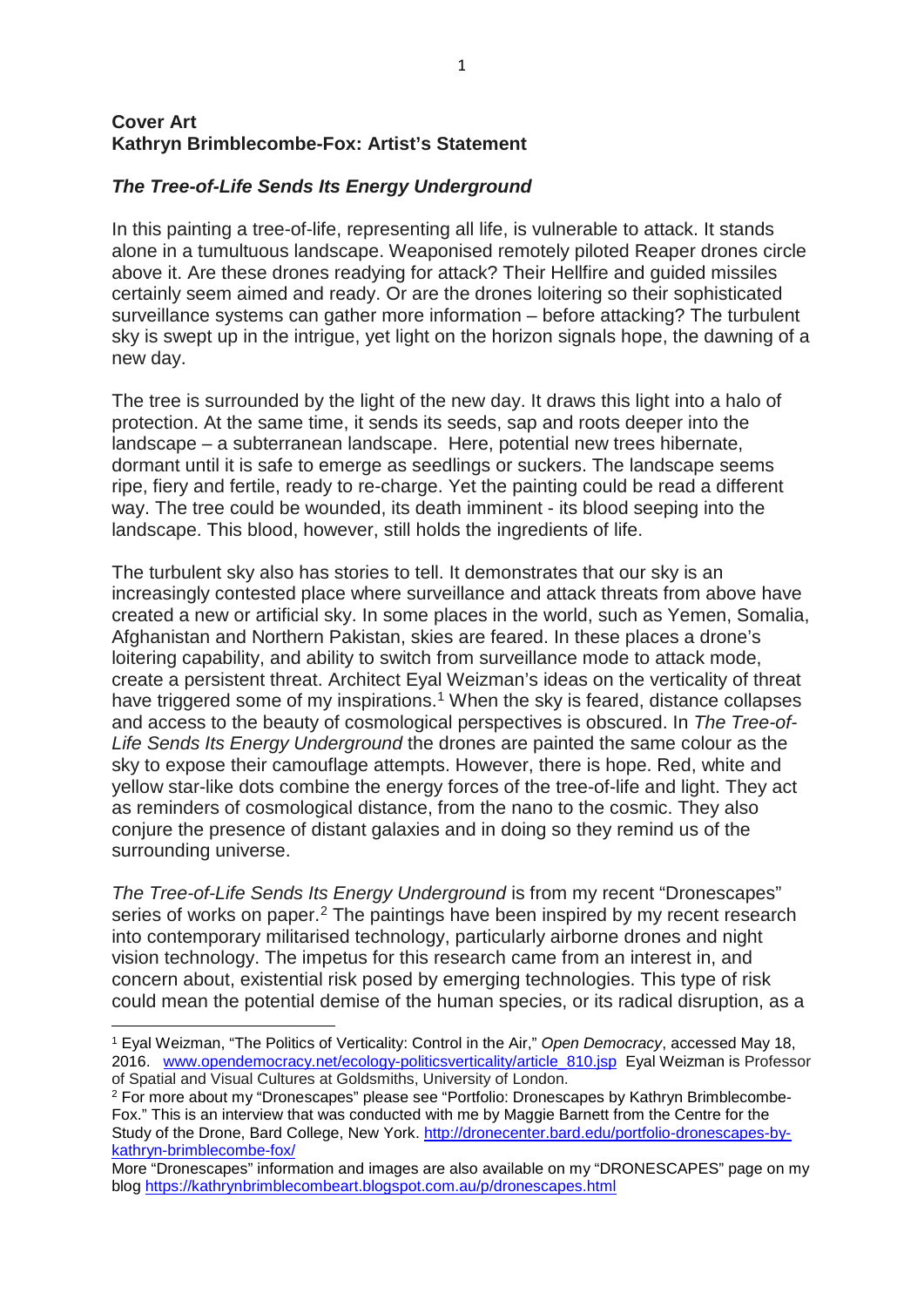result of malevolent, accidental or unforeseen outcomes of emerging technologies.<sup>[3](#page-1-0)</sup> A particular interest and concern is the accelerating nature of developments in artificial intelligence and its integration into weapon systems. This coupling enables the development of Lethal Autonomous Weapons (LAWS) where human input in decision making loops is minimised and possibly removed. Progress in the development of Lethal Autonomous Weapons concerns many people, including artificial intelligence researchers and developers, physicists, philosophers, computer scientists and others. This is evidenced in the number of people who have signed the Future of Life Institute's "Autonomous Weapons: An Open Letter from AI and Robotics Researchers". [4](#page-1-1)

## **Tree-of-Life**[5](#page-1-2)

In my paintings the transcultural/religious tree-of-life symbol acts as a reminder of life, human and non-human, over all time. I paint the tree either as a beacon or as a cascading mass of branches across a painting. The branching appearance of the tree speaks of life giving and sustaining systems, for example, human vascular systems and Earth's water systems, as well as energy forces that propel the universe. I often paint drones with surveillance or targeting signals emanating from their wide-area intelligence, surveillance and reconnaissance systems. These signals, although branching in appearance, contrast with the tree-of-life's complex and seemingly random branching patterns. This contrast prompts questions about how accelerating developments in contemporary technology pervade, infiltrate and mediate life.

I attempt to tease out how the tree-of-life can symbolically contribute to an understanding of life in the twenty-first century. It has been a meaningful symbol of life across cultures and religions for eons, why relegate it to past history without exploring its present and future potential? I ask, what might the tree-of-life say about systems in the digital age where operative and instructional algorithms remain invisible. In many of my paintings I also include binary code instructing words such as LIFE and Human. I gain a contrary enjoyment in hand painting code, making it not only visible, but also colourful, even aesthetic.

## **Drones**[6](#page-1-3)

 $\overline{\phantom{a}}$ 

Airborne drones are "unmanned," remotely operated vehicles. This means they are piloted from ground control stations that are often situated thousands of kilometres from surveillance or attack targets. Crew at these stations also operate a drone's various surveillance, communication and weapon systems. Other support staff maintain drones at military bases that can also be remote to the piloting and surveillance crew, as well as targets. Drones currently, therefore, cannot be described as unpiloted and uncrewed. Even future robotic piloting, surveillance and

<span id="page-1-0"></span><sup>&</sup>lt;sup>3</sup> Research on existential risk posed by emerging technologies is conducted at research centres including, amongst others, the Centre for the Study of Existential Risk, University of Cambridge <http://cser.org/> and the Future of Humanity Institute, University of Oxford [https://www.fhi.ox.ac.uk/.](https://www.fhi.ox.ac.uk/) <sup>4</sup> Future of Life Institute, "Autonomous Weapons: An Open Letter from AI and Robotics Researchers," (July 28, 2015), [http://futureoflife.org/open-letter-autonomous-weapons/.](http://futureoflife.org/open-letter-autonomous-weapons/)

<span id="page-1-2"></span><span id="page-1-1"></span><sup>&</sup>lt;sup>5</sup> For more about my interest in the tree-of-life please visit "Tree-of-Life Dreaming" blog post where I write about the tree-of-life and provide other links to more posts.

[https://kathrynbrimblecombeart.blogspot.com.au/2015/05/tree-of-life-dreaming.html.](https://kathrynbrimblecombeart.blogspot.com.au/2015/05/tree-of-life-dreaming.html) <sup>6</sup> I recommend visiting *The Centre for the Study of the Drone*, Bard College, New York website. It is a

<span id="page-1-3"></span>good starting point for research into military drone development and use. [http://dronecenter.bard.edu/.](http://dronecenter.bard.edu/)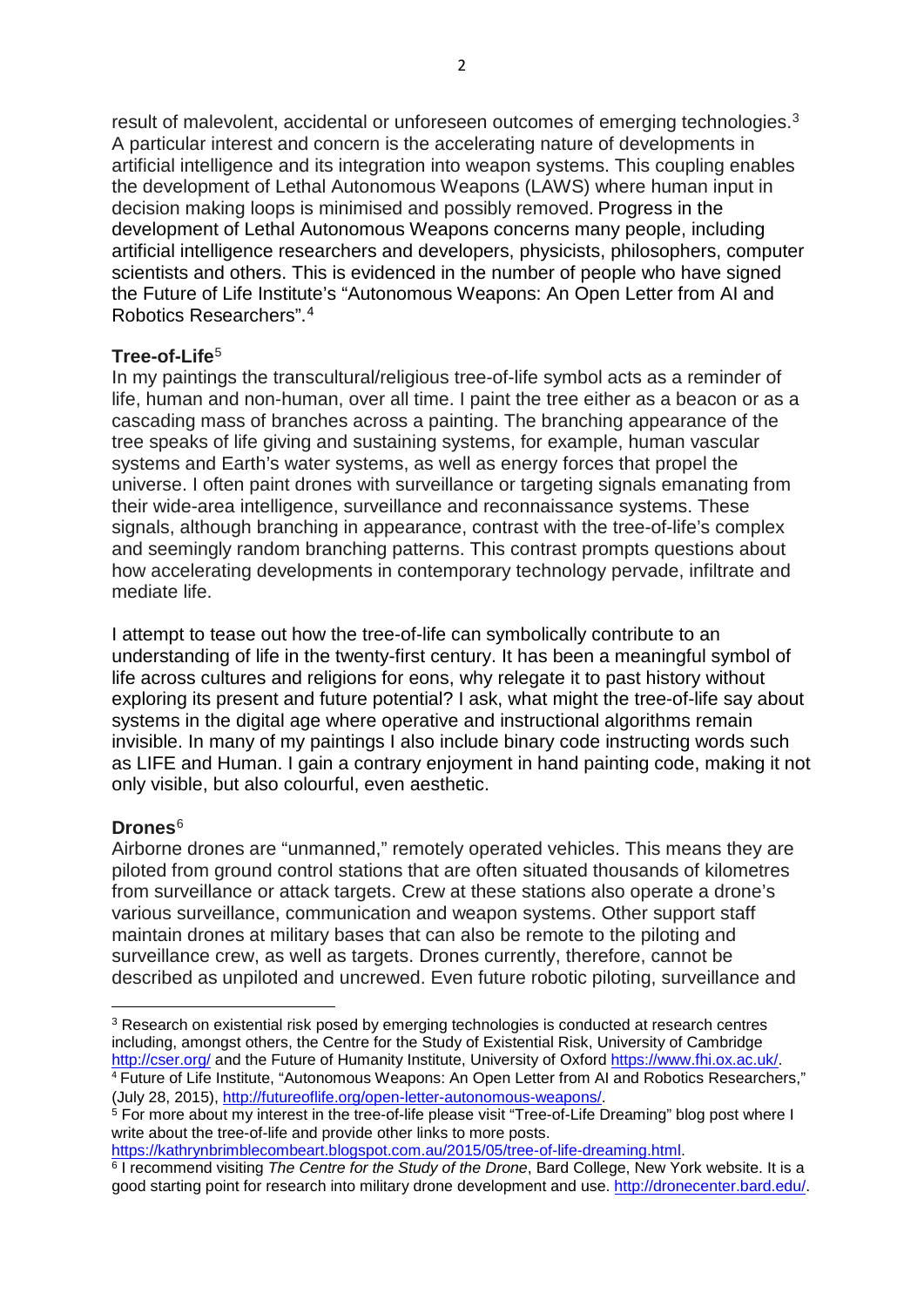maintenance systems would mean that drones could still be described as being piloted and perhaps crewed. However, in an age of accelerating developments in autonomous systems, where artificial intelligence replaces human operative and instructional capabilities, the term "unmanned" signals the removal of the human being from decision making loops and operational tasks. This removal could be called a process that de-humanises or perhaps, un-humanises. An ominous neologism *un-humanned* pops into mind. The replacement of the human being by robotics and artificial intelligence is a hot topic across a number of industries. However, the word "unmanned" in relation to weaponised drones brings the removal of the human being into sharp focus. This is especially so because the human being is not necessarily removed as a potential target. In the future, death by Lethal Autonomous Weapons may precipitate the final removal of the human being, maybe the human species?

The historical trajectory of the airborne military drone goes back to conflicts such as World War Two and the Viet Nam War where they were used as decoys, for surveillance and to assist bomber targeting. They were used for similar purposes during the first Gulf War. However, developments in military drone capabilities have accelerated since the United States weaponised drones in the aftermath of 9/11.<sup>[7](#page-2-0)</sup> Since then a number of countries now have operational military drones variously capable of long range, long dwell and endurance surveillance and/or targeting. These countries include the United States, the United Kingdom, France, Israel, China, Iran, Russia and Turkey.[8](#page-2-1) The Royal Australian Air Force has previously provided drone surveillance support to Australian troops and partners in southern Afghanistan, with their final mission occurring in 2014.[9](#page-2-2) Since then Australia has continued with a drone procurement and training program.[10](#page-2-3) Organisations such as ISIS have developed airborne drone improvised explosive devices (IED) by attaching explosives to smaller domestic/civilian drones.<sup>[11](#page-2-4)</sup>

Developments in drone swarm technology have also hastened.<sup>[12](#page-2-5)</sup> Swarming means there are multiple drones working as a team. In a swarm, drones are less reliant on Global Positioning Satellites (GPS) for orientation because they relay geo-spatial information between themselves at the same time as adding to their banks of geospatial data. If one drone is "taken out" the others automatically re-calibrate and continue on their mission. Increasing self-learning capabilities and autonomous systems are evidenced in recent drone swarm developments.

1

<span id="page-2-0"></span><sup>7</sup> Mark Bowden, "How the Predator Drone Changed the Character of War," *Smithsonian Magazine* (November, 2013), accessed December 15, 2016, [http://www.smithsonianmag.com/history/how-the](http://www.smithsonianmag.com/history/how-the-predator-drone-changed-the-character-of-war-3794671/)[predator-drone-changed-the-character-of-war-3794671/.](http://www.smithsonianmag.com/history/how-the-predator-drone-changed-the-character-of-war-3794671/)

<span id="page-2-2"></span><span id="page-2-1"></span><sup>8</sup> Dan Gettinger, "Drones Operating in Syria and Iraq," *Centre for the Study of the Drone* (New York: Bard College, December 13, 2016), [http://dronecenter.bard.edu/drones-operating-in-syria-and-iraq/.](http://dronecenter.bard.edu/drones-operating-in-syria-and-iraq/) <sup>9</sup> Royal Australian Air Force, "Remotely Piloted Unmanned Aircraft Systems," accessed December, 2016, [https://www.airforce.gov.au/Technology/Remotely-Piloted-Unmanned-Aircraft-Systems/?RAAF](https://www.airforce.gov.au/Technology/Remotely-Piloted-Unmanned-Aircraft-Systems/?RAAF-ascmBdhDi9vUAlg7bh3rpB1QbBuByBHJ)[ascmBdhDi9vUAlg7bh3rpB1QbBuByBHJ.](https://www.airforce.gov.au/Technology/Remotely-Piloted-Unmanned-Aircraft-Systems/?RAAF-ascmBdhDi9vUAlg7bh3rpB1QbBuByBHJ)

<span id="page-2-3"></span> $10$  Ibid.

<span id="page-2-5"></span><span id="page-2-4"></span><sup>11</sup> Dan Gettinger, "Drones Operating in Syria and Iraq," *Centre for the Study of the Drone* (New York: Bard College, December 13, 2016), [http://dronecenter.bard.edu/drones-operating-in-syria-and-iraq/.](http://dronecenter.bard.edu/drones-operating-in-syria-and-iraq/) <sup>12</sup> Various countries have reported drone swarm technology. These have been reported in a number of media outlets. Examples are: *BBC*, <http://www.bbc.com/news/technology-38569027> *Digital Trends*, [http://www.digitaltrends.com/cool-tech/perdix-drone-swarm/.](http://www.digitaltrends.com/cool-tech/perdix-drone-swarm/) Dan Gettinger, "What You Need to Know About Drone Swarms," *Centre for the Study of the Drone* (New York: Bard College, November 3, 2014), [http://dronecenter.bard.edu/what-you-need-to-know-about-drone-swarms/.](http://dronecenter.bard.edu/what-you-need-to-know-about-drone-swarms/)